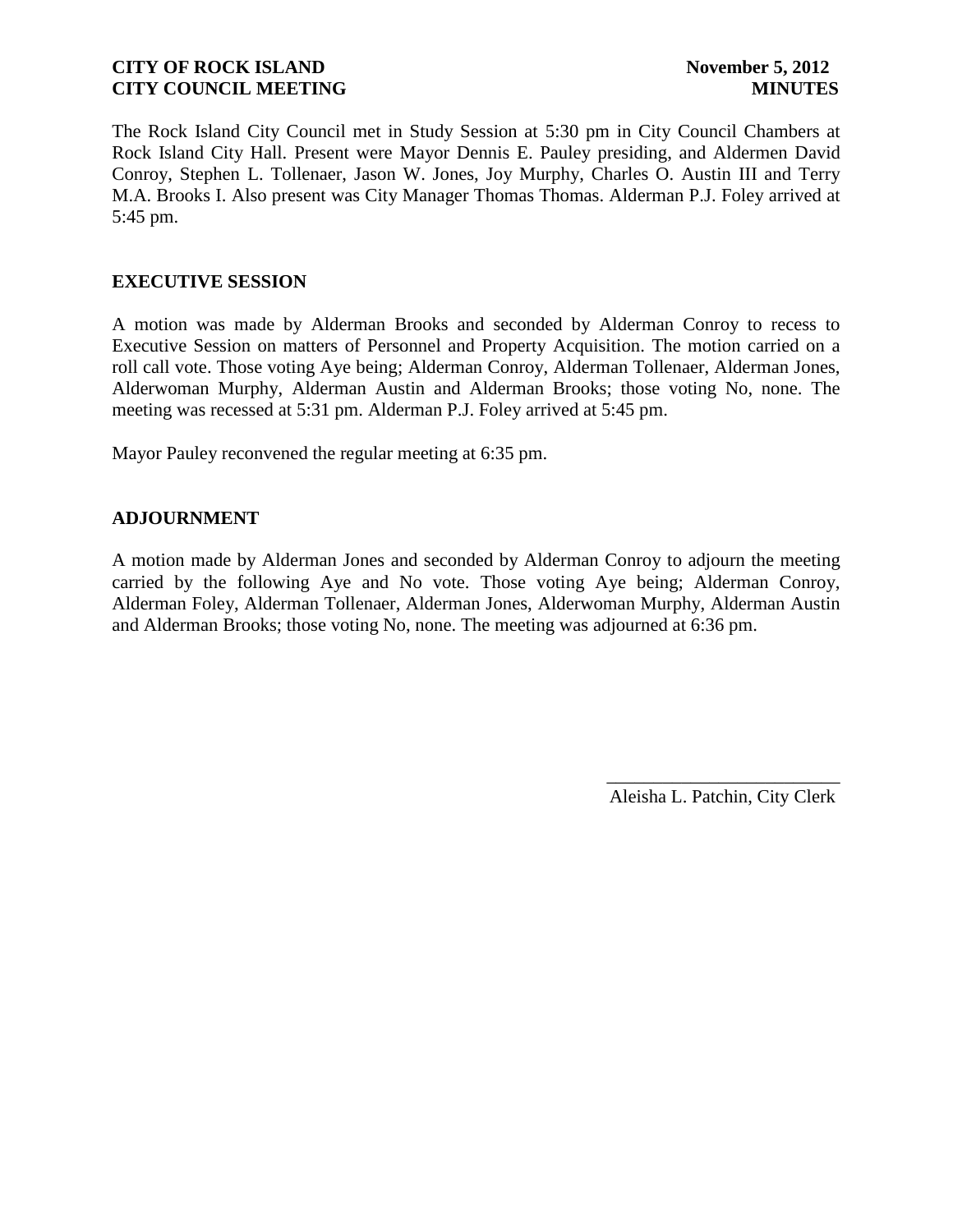Rock Island City Council met in regular session at 6:45 pm in Council Chambers of Rock Island City Hall. Present were Mayor Dennis E. Pauley presiding, and Aldermen David Conroy, P.J. Foley, Stephen L. Tollenaer, Jason W. Jones, Joy Murphy, Charles O. Austin III and Terry M.A. Brooks I. Also present were City Manager Thomas Thomas and City Attorney Ted Kutsunis.

#### Introductory Proceedings

Mayor Pauley called the meeting to order and led in the Pledge of Allegiance. Alderman Brooks gave the Invocation.

### Agenda Item #5 **Minutes of the meeting of October 22, 2012 and Minutes of the meeting of October 29, 2012.**

A motion was made by Alderman Jones and seconded by Alderman Austin to approve the minutes of the meeting of October 22, 2012 and Minutes of the meeting of October 29, 2012 as printed. The motion carried by the following Aye and No vote; those voting Aye being; Alderman Conroy, Alderman Foley, Alderman Tollenaer, Alderman Jones, Alderwoman Murphy, Alderman Austin and Alderman Brooks; those voting No, none.

#### Agenda Item #6 **Update Rock Island by Mayor Pauley.**

Mayor Pauley advised that the City Council has completed the strategic planning process and developed a set of key initiatives for 2012-2013. Mayor Pauley indicated that the key initiatives focus on five areas including; infrastructure, financial stability, economic development, redevelopment and high quality services. In addition, the strategic planning process also provides guidance beyond 2013. Mayor Pauley stated that the completed 2012-2013 strategic initiatives communicate our community's priorities and provide staff with clear direction.

Mayor Pauley advised that tomorrow, Tuesday, November 6<sup>th</sup> is Election Day. Let's remember that our right to vote was not a right that was easily earned. Let us do our part for America and get out there and vote! It was noted that the polls will be open from 6:00 am until 7:00 pm. Mayor Pauley stated that if you need to find your polling place or have questions, call 309-786- VOTE or go to [www.votericounty.org](http://www.votericounty.org/) . Your vote is your voice…Make your voice heard!

Mayor Pauley stated that you can **e**njoy shopping in a comfortable, beautiful atmosphere with plenty of close parking at the Holiday Market at Hauberg Civic Center located at 1300 24<sup>th</sup> Street on Saturday, November  $10^{th}$  from 9:00 am to 1:00 pm. Mayor Pauley added that you can find great gifts and stocking stuffers in an array of prices for family, friends and coworkers. It was noted that you can stroll through the historic Tulip Mansion and sip a hot beverage as you browse hand-crafted, unique and popular items. Mayor Pauley advised that a drawing will be held every half-hour and winners will receive a special discount – up to 25%. Admission is free. It was noted that children under 18 must be accompanied by an adult. For more information contact Debbi at (309) 732-2132.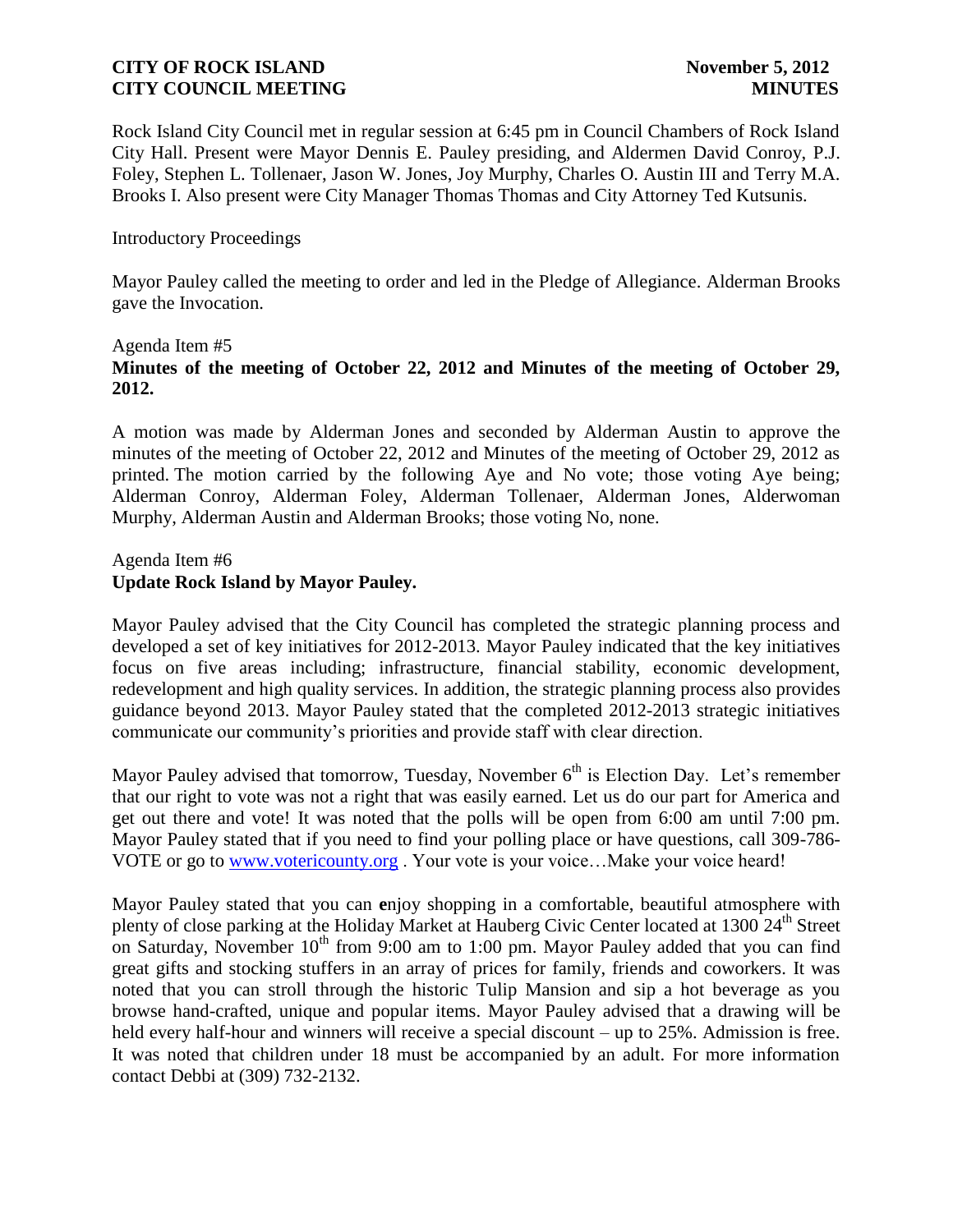Mayor Pauley advised that the Martin Luther King, Jr. Community Center is proud to partner with an outstanding Rock Island High School Senior, Ms. Macia Guy. She has started a Shoe Drive (New and Slightly Used) for children and adults who are in desperate need. Mayor Pauley indicated that the Donation Kick Off is November 3, 2012 from 1:00 pm to 3:00 pm at the Martin Luther King, Jr. Community Center. It was noted that additional drop off times start November 5, 2012, Monday through Friday from 8:00 am to 5:00 pm and Saturday, November  $10<sup>th</sup>$  from 1:00 pm to 3:00 pm at the Martin Luther King, Jr. Community Center. It was noted that for more information call Machelle at 309-314-5861 or the Martin Luther King, Jr. Community Center at 309-732-2999.

Mayor Pauley commented that on November 8, 2012 from 7:00 am to 11:00 am at the Central Fire House, the Rock Island City Employees will be participating in a Blood Drive to help the Mississippi Valley Regional Blood Center's blood supply. It was noted that the City holds two blood drives a year to assist the blood center in collecting the area's much needed supply of blood.

#### Agenda Item #7

## **A Special Ordinance amending Appendix A, Article VIII of the Code of Ordinances regarding Solar Energy Systems.**

It was moved by Alderwoman Murphy and seconded by Alderman Austin to consider, suspend the rules and pass the ordinance. The motion carried by the following Aye and No vote; those voting Aye being; Alderman Conroy, Alderman Foley, Alderman Tollenaer, Alderman Jones, Alderwoman Murphy, Alderman Austin and Alderman Brooks; those voting No, none.

### Agenda Item #8 **CLAIMS**

It was moved by Alderman Austin and seconded by Alderman Tollenaer to accept the following reports and authorize payments as recommended. The motion carried by the following Aye and No vote; those voting Aye being; Alderman Conroy, Alderman Foley, Alderman Tollenaer, Alderman Jones, Alderwoman Murphy, Alderman Austin and Alderman Brooks; those voting No, none.

- a. Report from the Administrative Services Department regarding payment in the amount of \$32,014.62 to Michael Heber (Crawford & Company) for Worker's Compensation settlement.
- b. Report from the Administrative Services Department regarding payment in the amount of \$6,689.00 to Kutsunis and Weng P.C. for legal services rendered for the month of October.
- c. Report from the Public Works Department regarding payment #1 and final in the amount of \$507,369.26 to Utility Service Company for services provided for the Reservoir Water Tower Repair project.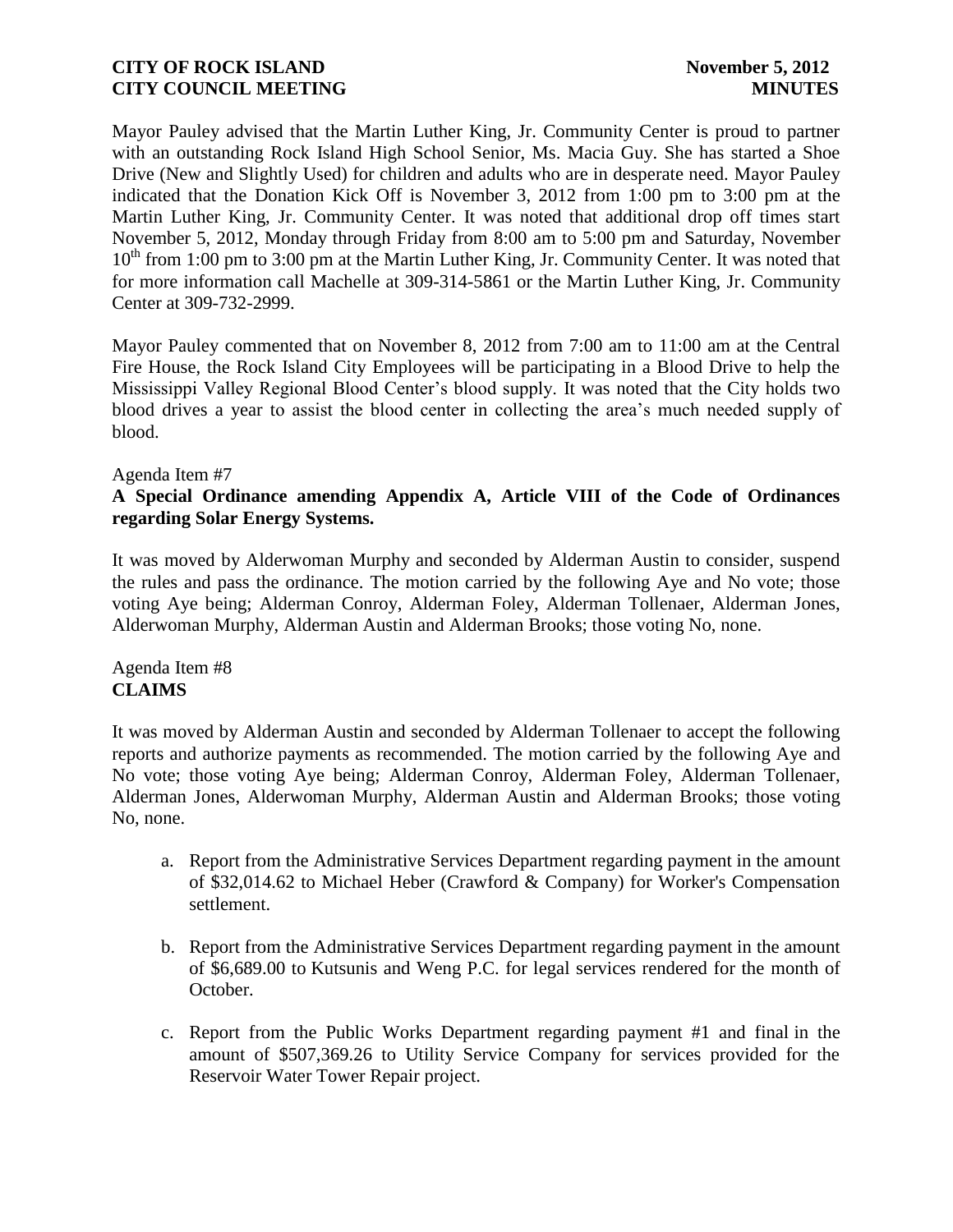- d. Report from the Public Works Department regarding payment in the amount of \$21,782.27 to Langman Construction for the repair of street pavement at the intersection of  $4<sup>th</sup>$  Avenue and  $24<sup>th</sup>$  Street.
- e. Report from the Public Works Department regarding payment #3 in the amount of \$22,432.50 to Kelly Construction for services provided for the 2012 Mudjacking Program project.
- f. Report from the Public Works Department regarding payment #16 in the amount of \$128,879.63 to General Constructors, Inc. for services provided for the Public Works Department Street Garage project.
- g. Report from the Public Works Department regarding payment #1 and final in the amount of \$36,730.00 to Municipal and Contractors Sealing Products, Inc. for services provided for the 2012 Manhole Lining Program project.
- h. Report from the Public Works Department regarding payment #13 in the amount of \$1,598,577.83 to Civil Constructors, Inc. for services provided for the Wet Weather Treatment System project.

#### Agenda Item #9

# **Claims for the weeks of October 19 through October 25 in the amount of \$1,146,053.35 and October 26 through November 1 in the amount of \$493,209.52.**

Alderman Conroy moved and Alderman Foley seconded to allow the claims. The motion carried by the following Aye and No vote; those voting Aye being; Alderman Conroy, Alderman Foley, Alderman Tollenaer, Alderman Jones, Alderwoman Murphy, Alderman Austin and Alderman Brooks; those voting No, none.

# Agenda Item #10 **Payroll for the weeks of October 15 through October 28 in the amount of \$1,271,590.06.**

It was moved by Alderman Foley and seconded by Alderman Conroy to allow the payroll. The motion carried by the following Aye and No vote; those voting Aye being; Alderman Conroy, Alderman Foley, Alderman Tollenaer, Alderman Jones, Alderwoman Murphy, Alderman Austin and Alderman Brooks; those voting No, none.

#### Agenda Item #11

## **Report from the Public Works Department regarding a State bid for the purchase of 3,200 tons of rock salt at \$62.05 per ton from Morton Salt Company in the amount of \$198,560.00.**

Alderman Conroy moved and Alderman Foley seconded to approve participation in the state bid as recommended and authorize purchase. The motion carried by the following Aye and No vote; those voting Aye being; Alderman Conroy, Alderman Foley, Alderman Tollenaer, Alderman Jones, Alderwoman Murphy, Alderman Austin and Alderman Brooks; those voting No, none.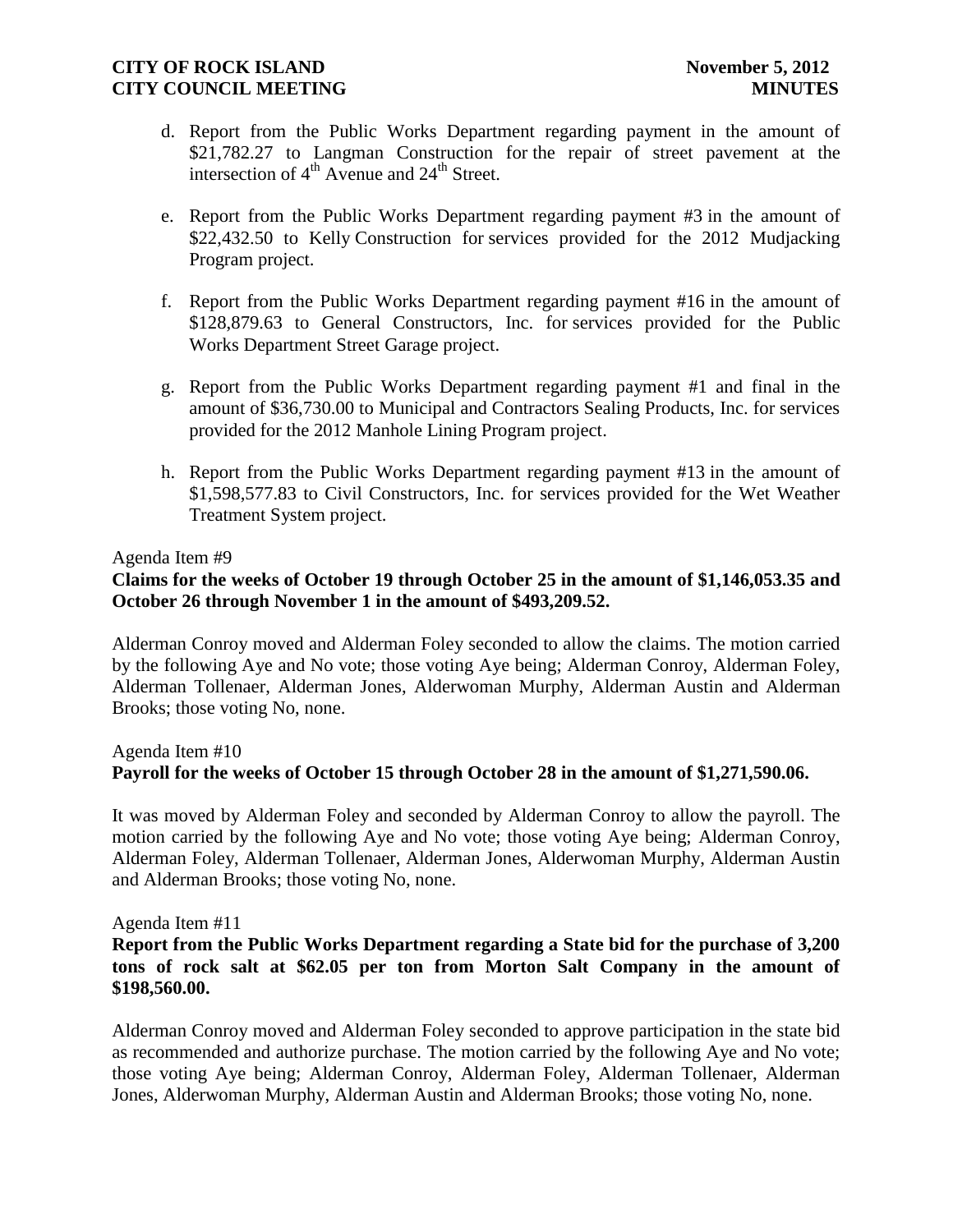#### Agenda Item #12

**Report from the Public Works Department regarding bids for the purchase of a blended anti-ice product, recommending the bid be awarded to Ossian, Inc. in the amount of \$13,000.00.**

It was moved by Alderman Foley and seconded by Alderwoman Murphy to award the bid as recommended and authorize purchase. The motion carried by the following Aye and No vote; those voting Aye being; Alderman Conroy, Alderman Foley, Alderman Tollenaer, Alderman Jones, Alderwoman Murphy, Alderman Austin and Alderman Brooks; those voting No, none.

#### Agenda Item #13

**Report from the Public Works Department regarding bids for a three year lease/maintenance agreement for employee uniforms, recommending the bid be awarded to Phelps Uniform Service Company.**

Alderwoman Murphy moved and Alderman Foley seconded to award the bid as recommended and authorize the City Manager to execute the contract documents. The motion carried by the following Aye and No vote; those voting Aye being; Alderman Conroy, Alderman Foley, Alderman Tollenaer, Alderman Jones, Alderwoman Murphy, Alderman Austin and Alderman Brooks; those voting No, none.

#### Agenda Item #14

## **Report from the Finance Department regarding an adjustment to the Fiscal Year 2013 Budget, recommending increasing the Capital Improvement Fund in the amount of \$3,081.00**.

It was moved by Alderman Foley and seconded by Alderman Conroy to approve the budget adjustment as recommended. The motion carried by the following Aye and No vote; those voting Aye being; Alderman Conroy, Alderman Foley, Alderman Tollenaer, Alderman Jones, Alderwoman Murphy, Alderman Austin and Alderman Brooks; those voting No, none.

#### Agenda Item #15

**Report from the Finance Department regarding an adjustment to the Fiscal Year 2013 Budget, recommending a budget transfer decreasing the 1st Avenue Extension in Columbia Park budget in the amount of \$50,000.00 and establishing a budget in the amount of \$50,000.00 for landscaping improvements completed by LRC Developers, Inc. to City owned property in Columbia Park.**

Alderwoman Murphy moved and Alderman Jones seconded to approve the budget adjustment as recommended.

Alderwoman Murphy commented that it is a big improvement; the entrance to their business looks very nice.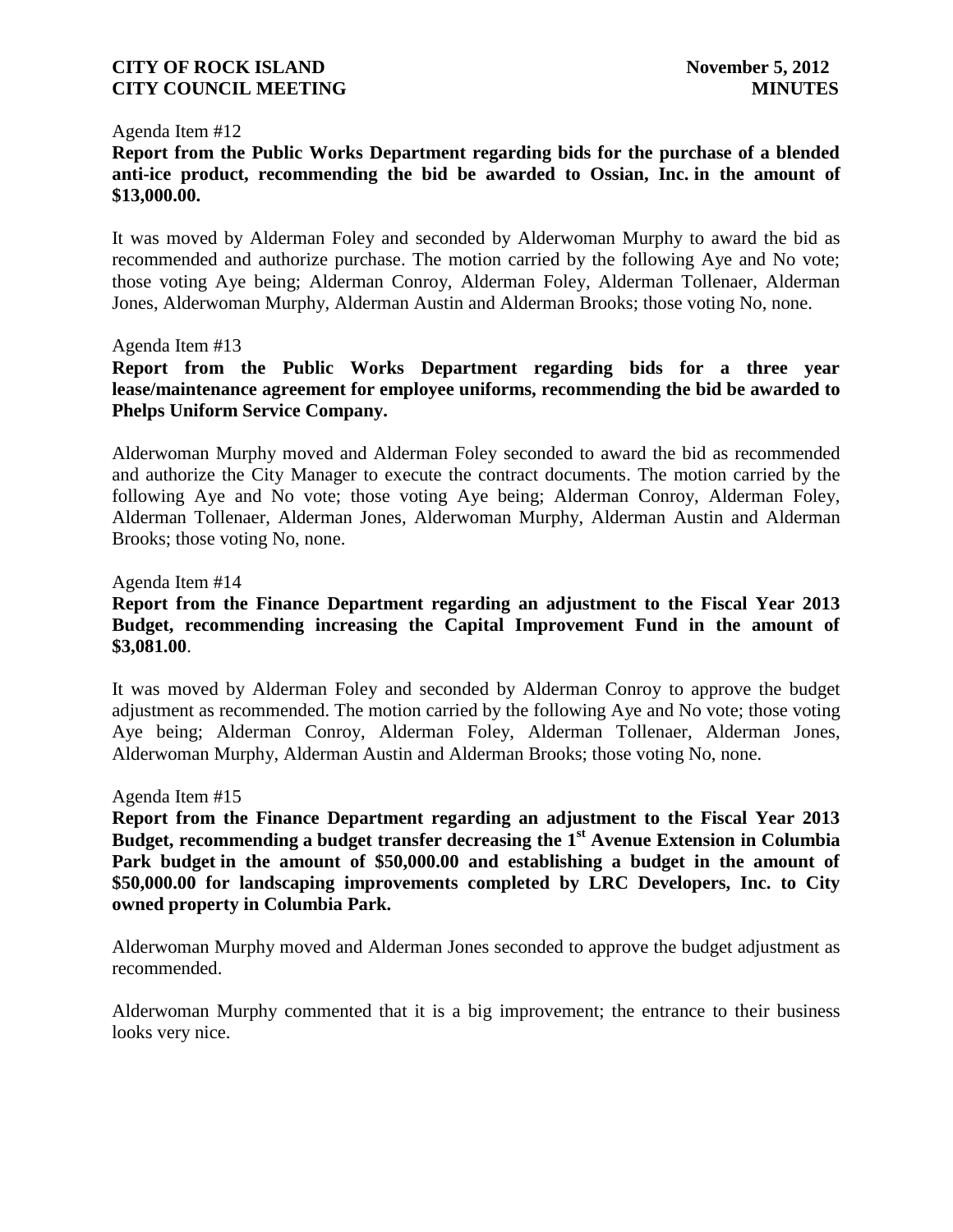After comments, the motion carried by the following Aye and No vote; those voting Aye being; Alderman Conroy, Alderman Foley, Alderman Tollenaer, Alderman Jones, Alderwoman Murphy, Alderman Austin and Alderman Brooks; those voting No, none.

#### Agenda Item #16

## **Report from the Public Works Department regarding a policy change for documenting pre-development impervious areas as it relates to the Storm Water Control Ordinance.**

It was moved by Alderman Foley and seconded by Alderman Tollenaer to approve that developers document pre-development impervious areas by either of the two methods as stated in the report. The motion carried by the following Aye and No vote; those voting Aye being; Alderman Conroy, Alderman Foley, Alderman Tollenaer, Alderman Jones, Alderwoman Murphy, Alderman Austin and Alderman Brooks; those voting No, none.

#### Agenda Item #17

**Report from the Public Works Department regarding a request for reimbursement to Rock Island Economic Growth Corporation as it relates to the New Old Chicago Redevelopment Addition for the cost of complying with the post-construction storm water control requirements of the ordinance up to a maximum amount of \$130,000.00.**

Note: The motion on the Agenda was to deny the reimbursement.

Alderman Tollenaer moved and Alderman Brooks seconded to approve the reimbursement.

Alderman Brooks then motioned to defer Agenda Item #17 until after the Public Hearing with the Storm Water Board of Appeals.

Discussion followed with Mayor Pauley stating that GROWTH has requested to go in front of an appeals board before anything is paid out. Mayor Pauley added that Alderman Brooks is recommending that this item be deferred until they go in front of the appeals board.

At this time, Alderman Conroy seconded the motion. The motion then carried by the following Aye and No vote; those voting Aye being; Alderman Conroy, Alderman Foley, Alderman Tollenaer, Alderman Jones, Alderwoman Murphy, Alderman Austin and Alderman Brooks; those voting No, none.

Mayor Pauley stated that this item is deferred until that date comes up.

#### Agenda Item #18

**Report from the Community and Economic Development Department regarding a request urging the City Council to preliminarily agree to join with Landmarks Illinois and others as a "friend of the court" in the appeal of Hanna and Mrowka v. the City of Chicago.**

It was moved by Alderman Jones and seconded by Alderman Conroy to approve the request as recommended, and authorize the City Manager to sign the representation agreement as amicus curiae once the proper documents are prepared by Landmarks Illinois counsel. The motion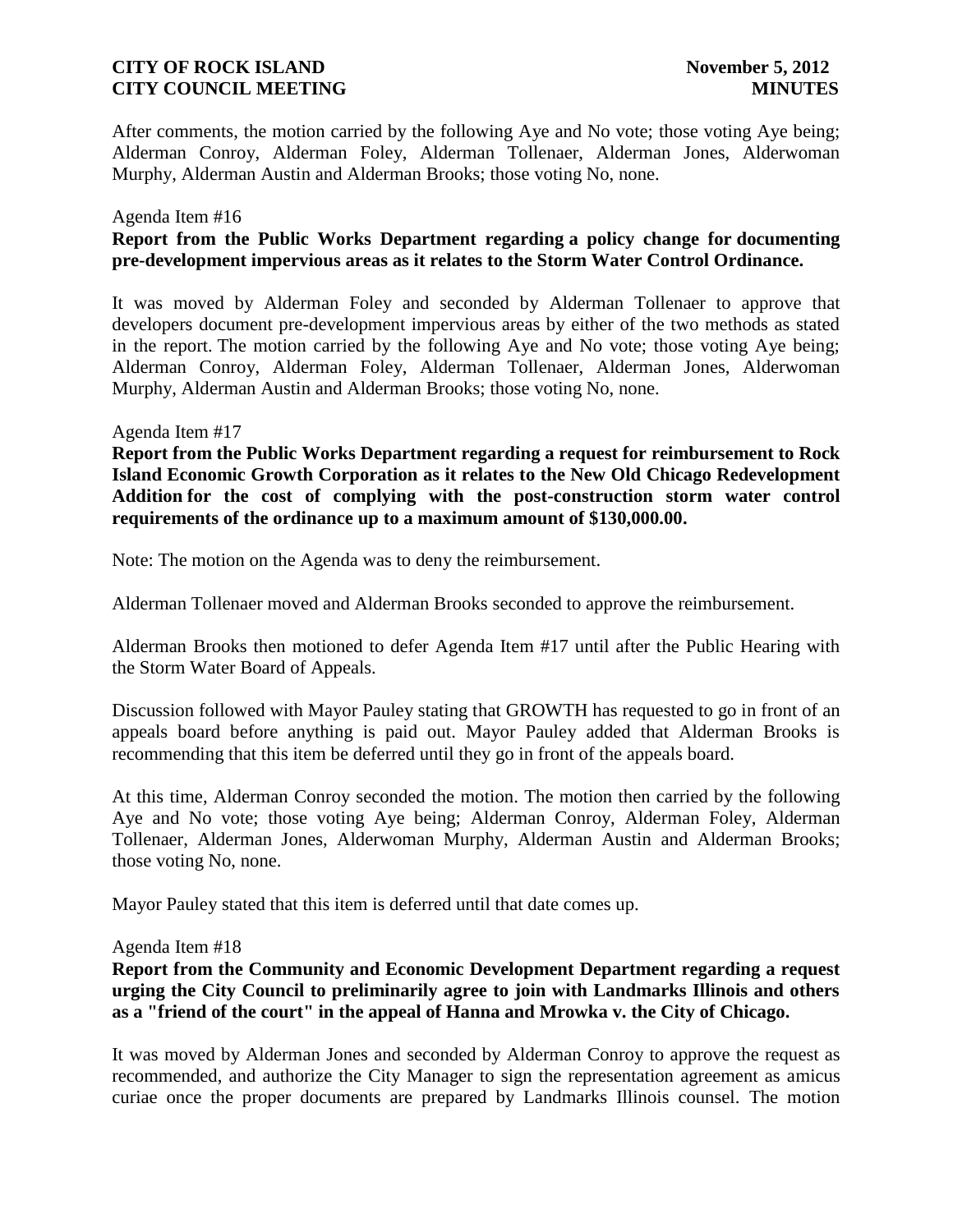carried by the following Aye and No vote; those voting Aye being; Alderman Conroy, Alderman Foley, Alderman Tollenaer, Alderman Jones, Alderwoman Murphy, Alderman Austin and Alderman Brooks; those voting No, none.

#### Agenda Item #19

# **Report from the Community and Economic Development Department regarding the IKE Disaster Planning Grant, recommending adopting and approving multiple policies as stated in the report.**

Alderman Foley moved and Alderman Conroy seconded to approve the policies as recommended and authorize the Mayor and City Manager to execute the required IKE Disaster Planning Grant certifications and policies. The motion carried by the following Aye and No vote; those voting Aye being; Alderman Conroy, Alderman Foley, Alderman Jones, Alderwoman Murphy, Alderman Austin and Alderman Brooks; those voting No, Alderman Tollenaer.

#### Agenda Item #20

## **Report from the Traffic Engineering Committee regarding a neighborhood petition from the residents on 15th Street Court to allow vehicles to park "head in" instead of parallel to allow more parking.**

It was moved by Alderman Foley and seconded by Alderman Tollenaer to approve the request to allow "head in" parking as recommended, ban parking on Mondays between the hours of 7:00 am to 3:00 pm and refer to the City Attorney for an ordinance.

Discussion followed.

Mr. Scot Wendland of  $2526 \times 15^{th}$  Street Court stepped forward. Mr. Wendland stated that this is probably the best idea for this court, being that it is so small. Mr. Wendland added that there is a handicapped spot already designated for one person. Mr. Wendland indicated that there are eight units and a lot of them do not have behind the house parking; this will allow the people on the court to have parking up front.

After discussion, the motion carried by the following Aye and No vote; those voting Aye being; Alderman Conroy, Alderman Foley, Alderman Tollenaer, Alderman Jones, Alderwoman Murphy, Alderman Austin and Alderman Brooks; those voting No, none.

### Agenda Item #21

## **Report from the Traffic Engineering Committee regarding a request to install a handicapped parking space at 1104 12th Street.**

Alderman Brooks moved and Alderman Foley seconded to approve the request as recommended and refer to the City Attorney for an ordinance. The motion carried by the following Aye and No vote; those voting Aye being; Alderman Conroy, Alderman Foley, Alderman Tollenaer, Alderman Jones, Alderwoman Murphy, Alderman Austin and Alderman Brooks; those voting No, none.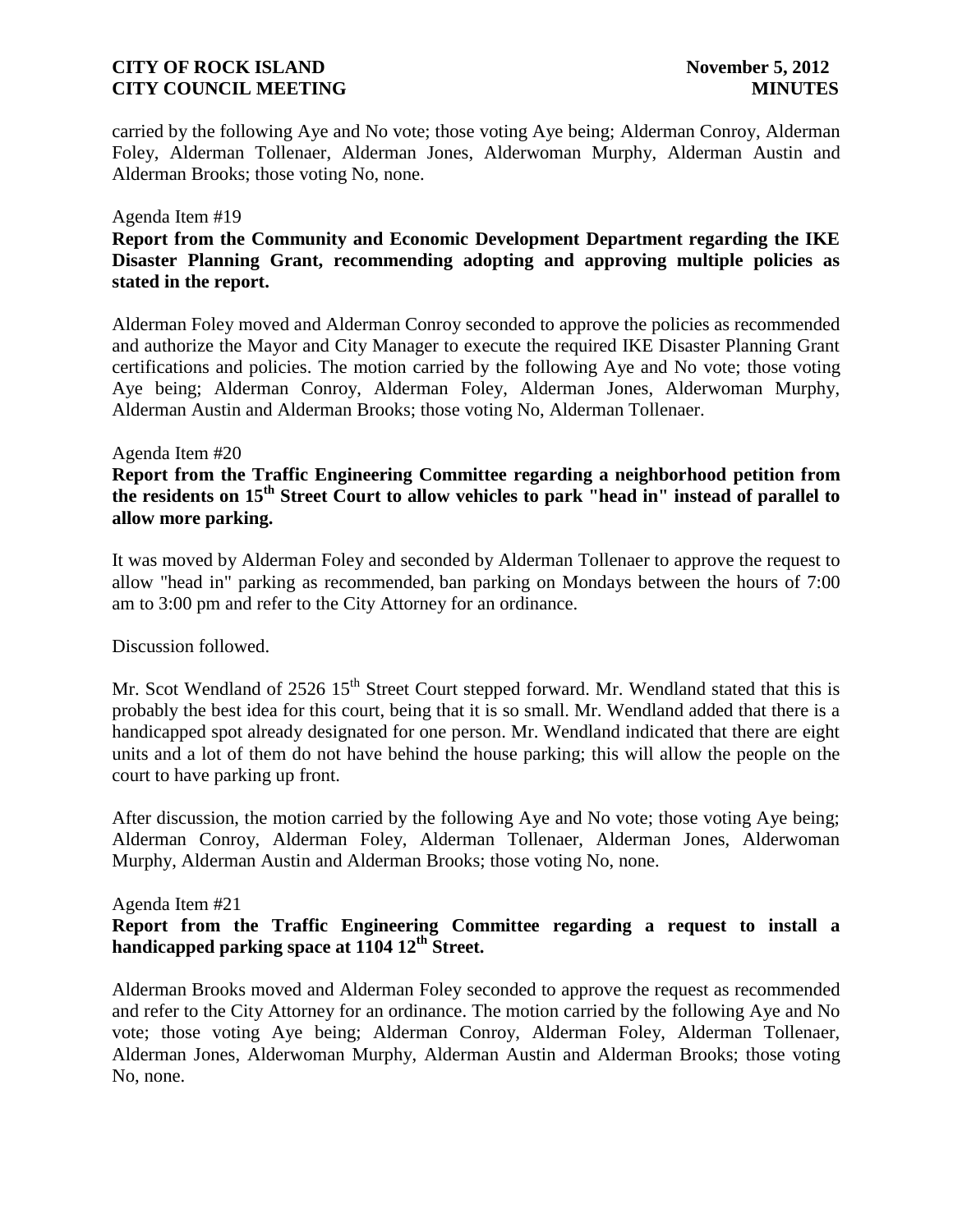#### Agenda Item #22

**Report from the Traffic Engineering Committee regarding a neighborhood petition requesting to install residential parking (Type B) on the east side of 31st Street between 14th and 15th Avenues.**

It was moved by Alderwoman Murphy and seconded by Alderman Foley to approve the request as recommended and refer to the City Attorney for an ordinance.

Discussion followed.

Mr. David Requet of 1408 31<sup>st</sup> Street stepped forward. Mr. Requet referred to his letter that was distributed to Council and discussed the parking situation and selective enforcement of City ordinances for new and existing businesses in the area of  $30<sup>th</sup>$  Street,  $31<sup>st</sup>$  Street and  $14<sup>th</sup>$  Avenue. Mr. Requet noted that the residences to the north of 14<sup>th</sup> Avenue have already gotten a residential permit to park on 31<sup>st</sup> Street. Mr. Requet added that there are businesses that do not have adequate parking. Mr. Requet stated that he is a property owner and that he has adequate parking for his customers, but the parking situation continues to get worse because of selective ordinances that have been enforced. Mr. Requet added that this has created an adversarial position for some of the businesses that do have adequate parking. Mr. Requet stated that he has to protect his investment by protecting his parking lot. Mr. Requet further discussed the parking situation.

Alderwoman Murphy advised that she will have staff answer all of the questions in Mr. Requet's letter.

Mr. Requet indicated that he is not against the residents; the residents have to have facilities to park.

Ms. Lisa Langdon of 1433 31<sup>st</sup> Street stepped forward. Ms. Langdon stated that everyone except for one neighbor has asked for this type of parking on  $31<sup>st</sup>$  Street. Ms. Langdon added that several new businesses have opened up and there is not adequate parking for their customers; it is especially bad on Friday and Saturday nights. Ms. Langdon indicated that customers are parking in other businesses' parking lots and up and down the streets, when that is full, they start parking on residential streets. Ms. Langdon added that this causes traffic congestion and it is a safety hazard. Ms. Langdon stated that the residents on  $31<sup>st</sup>$  Street are requesting residential parking permits.

After discussion, the motion carried by the following Aye and No vote; those voting Aye being; Alderman Conroy, Alderman Foley, Alderman Tollenaer, Alderman Jones, Alderwoman Murphy, Alderman Austin and Alderman Brooks; those voting No, none.

Agenda Item #23 **Report from the Traffic Engineering Committee regarding a request for the removal of a handicapped parking space at 1100 6th Street.**